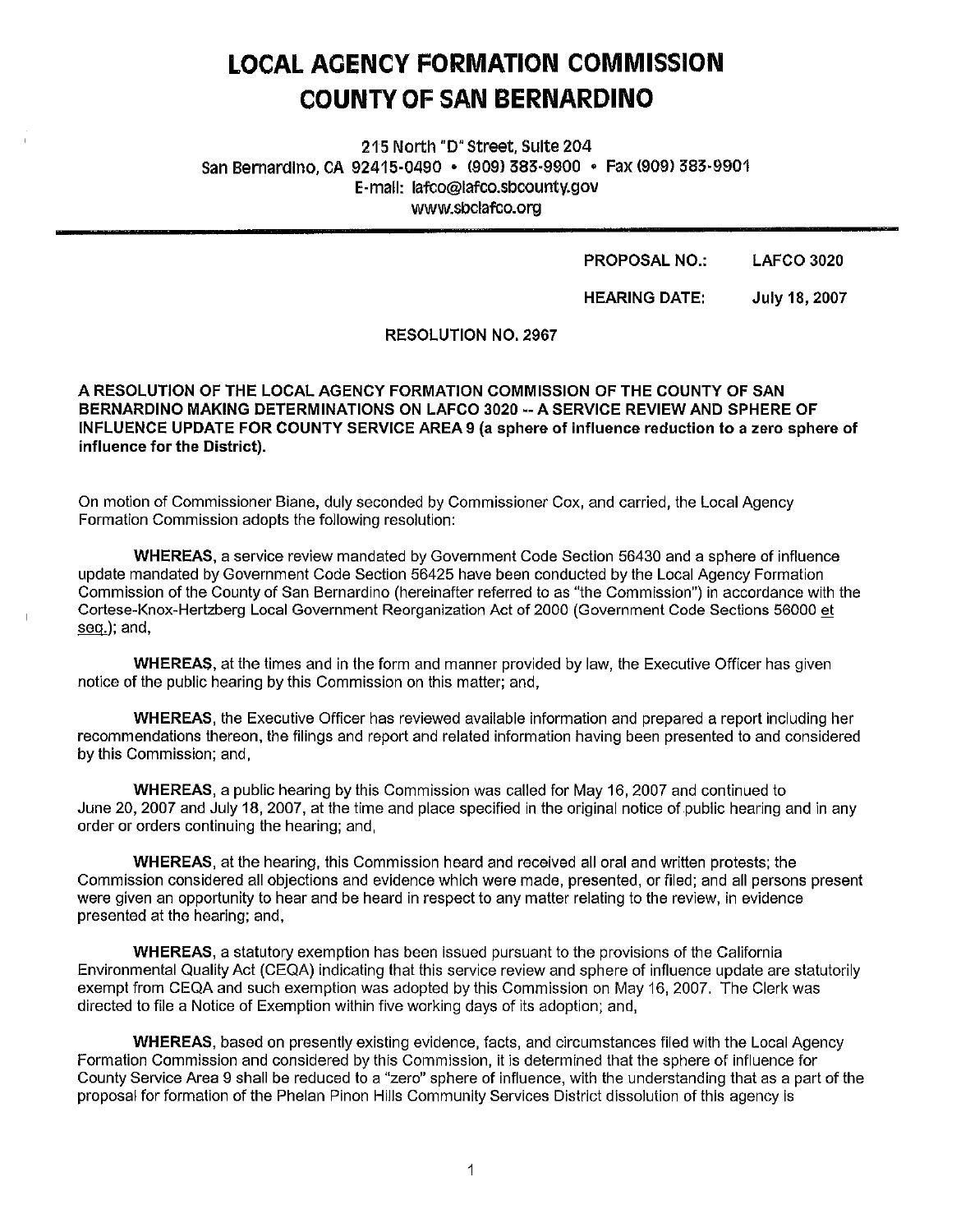#### **RESOLUTION NO. 2967**

contemplated and the designation of the Phelan Pinon Hills Community Services District as the successor agency for the services of County Service Area 9; and,

**WHEREAS,** the determinations required by Government Code Section 56430 and local Commission policy are included in the report prepared and submitted to the Commission dated May 5, 2007 and received and filed by the Commission on May 16, 2007, a complete copy of which is on file in the LAFCO office. The following is a synopsis of those determinations:

### • **Infrastructure Needs and Deficiencies:**

At the May 16, 2007 hearing, information was provided that CSA 9 provided funding for 108 streetlights within the community and the operation and maintenance of the park located at the corner of Sheep Creek Road and Warbler. However, during the interim between hearings, it has been determined that CSA 9 was funding 92 streetlights, four of which were the responsibility of other entities. This service delivery issue has been resolved by County Special Districts Department staff. It was indicated that the park development was through the receipt of a Proposition (Prop.) 12 grant from the State and County General Fund revenues, with ongoing maintenance and operation a function of the property tax revenues of CSA 9.

# • **Financing Opportunities and Constraints:**

The ad valorem property tax revenues which are attributable to CSA 9 for Fiscal Year 2006-07 are \$50,513, which support the streetlighting service (88 streetlights) and the park and recreation services for operation of the park dedicated in November 2004. In the municipal service review materials it outlined that the District had an outstanding loan of \$80,000 from the County's CSA Revolving Loan Fund, which had a ten-year term, for its matching fund obligation for the Prop. 12 Grant for park installation. This obligation has been repaid.

The cost for administration and operation of the District's park and its streetlights exceeds the annual ad valorem property tax revenue of the District. The municipal service review materials identify the need to identify new revenue sources in order to maintain existing levels of service in the future.

# • **Cost Avoidance Opportunities:**

It was identified that CSA 9 has no direct employees but participates in the pooled resource of County Special Districts Department personnel. However, in the interim LAFCO staff has learned that CSA 9 has extra-help support, equivalent to 1.17 full-time equivalent units, in order to maintain the park and to provide for the senior programs. This is an administrative charge to the District. Upon a successful election for formation of the Phelan Pinon Hills CSD, which includes the dissolution of CSA 9, the employee(s) of CSA 9 will be transferred to the new agency. In addition, CSA 9 is billed for the costs for administrative support through an annual allocation of full-time equivalent units and direct payment for Special District Department administrative costs.

# • **Local Accountability and Governance:**

The governing body of CSA 9 is the County Board of Supervisors, which utilizes the Phelan Municipal Advisory Council as the advisory commission for this CSA. Its membership is appointed to four (4) year fixed terms.

# • **Other Governmental Service Options:**

County Special Districts staff in preparing the municipal service review indicated that there were no consolidations or other activities available for the operation of CSA 9. However, LAFCO 3070 initiates the reorganization to consolidate CSA 9 with the other Board-governed agencies within the Phelan/Pinon Hills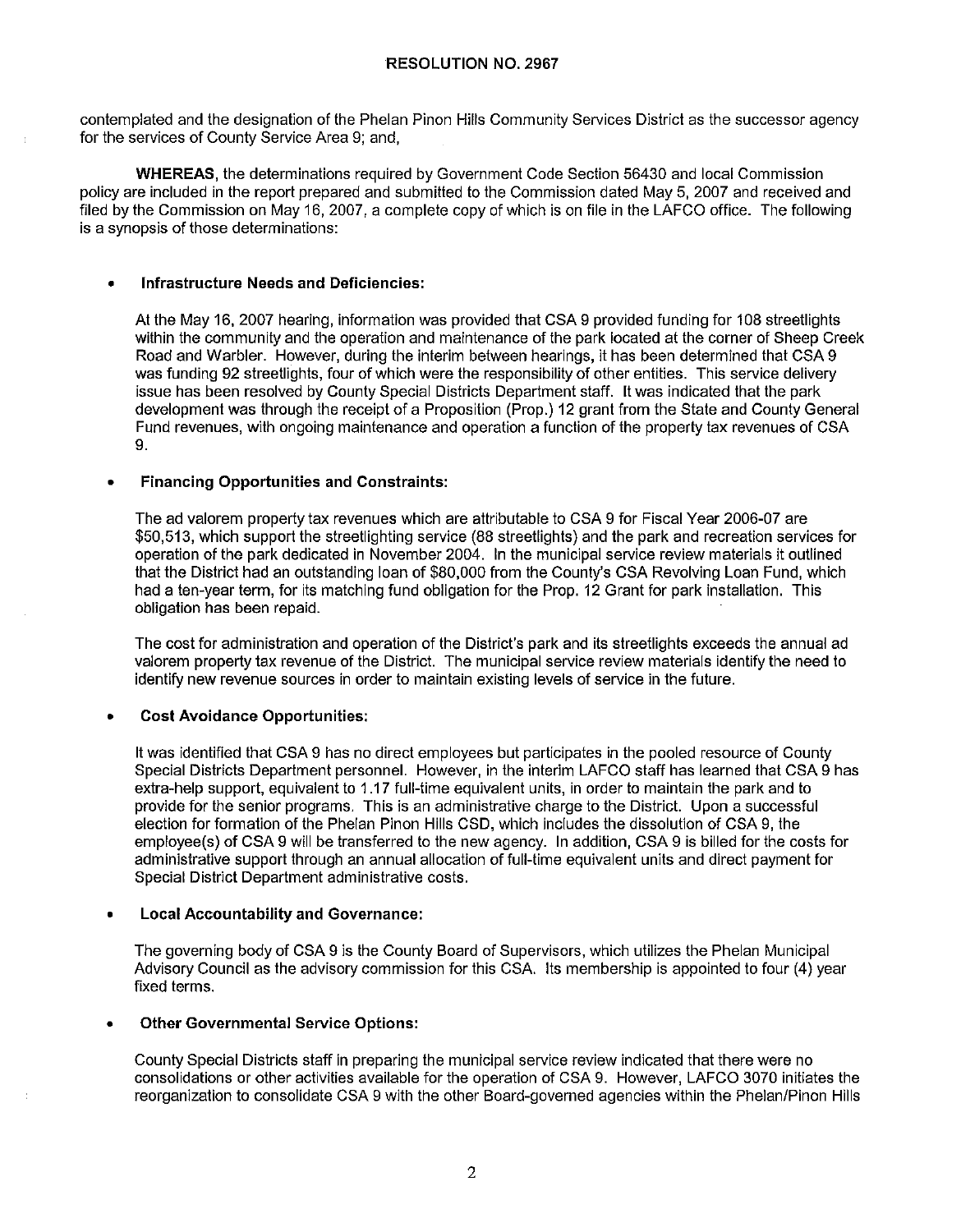#### **RESOLUTION NO. 2967**

communities into a single, independent community services district to achieve local control and a single administrative entity for these services.

Staff found no other factors outlined within Government Code Section 56430 relevant to the municipal service review/sphere of influence update for CSA 9.

**WHEREAS,** the following determinations are made in conformance with Government Code Section 56425 and local Commission policy:

1. Present and Planned Land Uses:

County Service Area 9 serves the community of Phelan, generally defined by the eastern portion of the Phelan Community Plan, providing streetlighting and park and recreation services actively. CSA 9 is authorized the function/service of road maintenance; however, this service **is** not currently provided through CSA 9 within the community. The present and planned land uses within the District are defined through the Phelan Community Plan and San Bernardino County General Plan, administered by the County and includes a range of residential, commercial and industrial uses, with large areas available for development.

2. Present and Probable Need for Public Facilities and Services:

There is no long term Master Plan for recreational services for the Phelan community. However, the Special District's Department, on behalf of CSA 9 and CSA 56 Zone F-1, has secured a Prop 40 grant for approximately \$500,000 to build a new park facility. Growth within the community supports the need for additional regional recreation facilities. No other information was provided on park plans within the community. Slreellighting services are dependent upon need as identified by the County Land Use Services Department through consideration of development proposals within the community.

3. Present Capacity of Public Facilities and Adequacy of Public Services:

The Annual Independent Audit for CSA 9 indicates that the District currently expends more resources than it receives in revenues. New revenue sources will need to be identified for the ongoing operation of the District services, park and recreation and streellighling, whether provided by the new Phelan Pinon Hills CSD or CSA 9. There are no development impact fees charged by the County for the acquisition of additional park sites; however, property tax revenues are received by CSA 9 to fund its operations.

4. Social & Economic Communities of Interest:

The residents of the Phelan community share social and economic interests within their community and within the larger Phelan Pinon Hills community as defined by the Phelan Community Plan adopted by the County Board of Supervisors on March 17, 2007. The community of interest has, in the past, been defined by exclusion from the community sphere of influence defining Adelanto, Victorville and Hesperia.

- 5. Other Findings:
	- A. Notice of the original hearing was published as required by law in The Sun and the Daily Press, newspapers of general circulation in the area. As required by State law and Commission policy an  $1/8<sup>th</sup>$  page legal ad was provided for this consideration.
	- B. Comments from landowners and any affected local agency have been reviewed and considered by the Commission in making its determination; and,

**WHEREAS**, pursuant to the provisions of Government Code Section 56425(h) the range of services provided by County Service Area 9 shall be limited to the following: